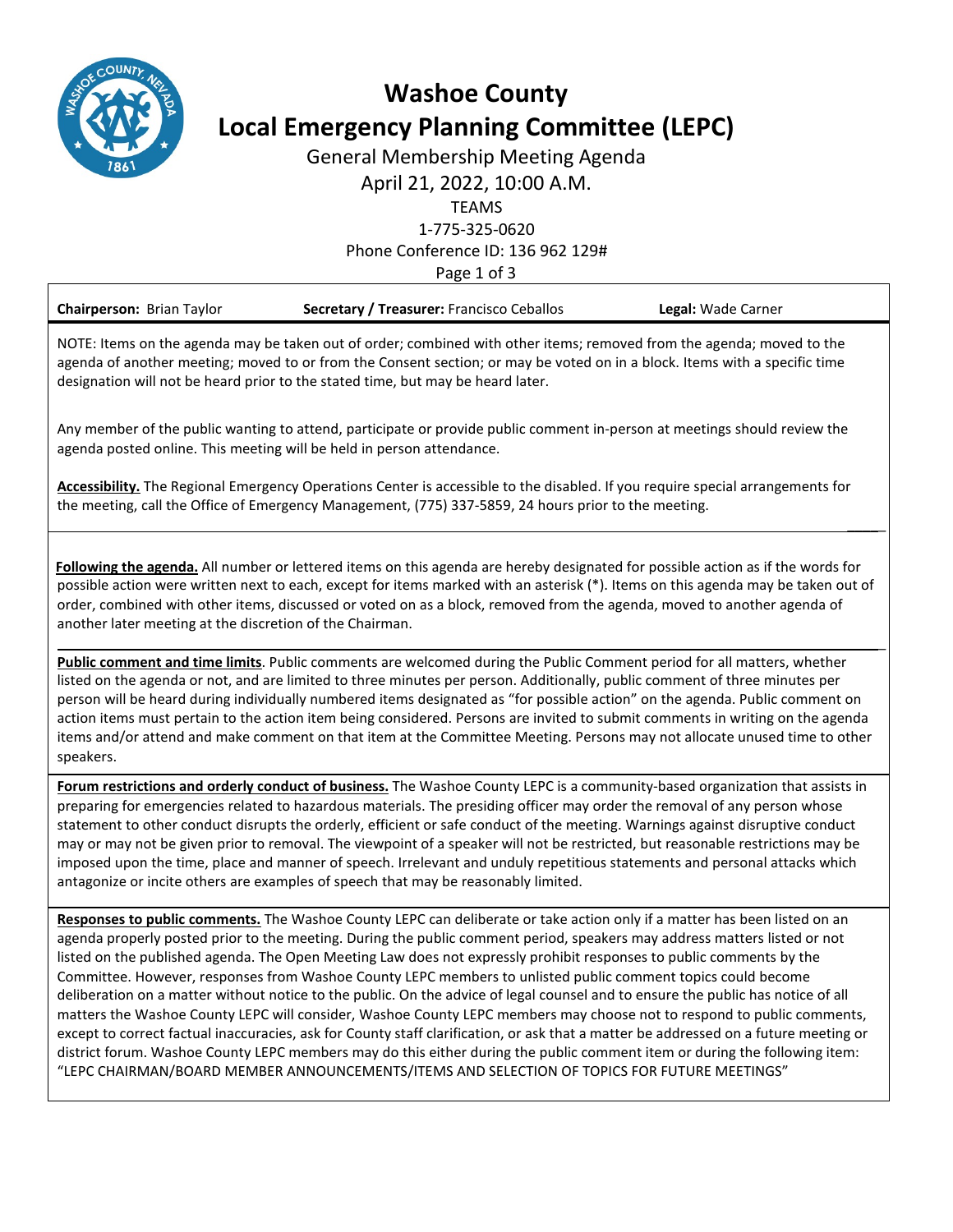#### Page 2 of 3

**Posting locations**. Pursuant to NRS 241.020, this Agenda has been posted at the Washoe County Administration Building (1001 E. Ninth Street, Bldg. A); Washoe County Emergency Management (5195 Spectrum Boulevard), Reno City Hall (One East First St.), Sparks City Hall (431 Prater Way), and online at notice.nv.gov an[d https://www.washoecounty.us/lepc/](https://www.washoecounty.us/lepc/)

**Support documentation.** Support documentation for the items on the agenda is available to members of the public at the Washoe County Emergency Management Office (5195 Spectrum Boulevard, Reno, Nevada), Megan Sullivan, LEPC Secretary/Treasurer (775) 337-5855.